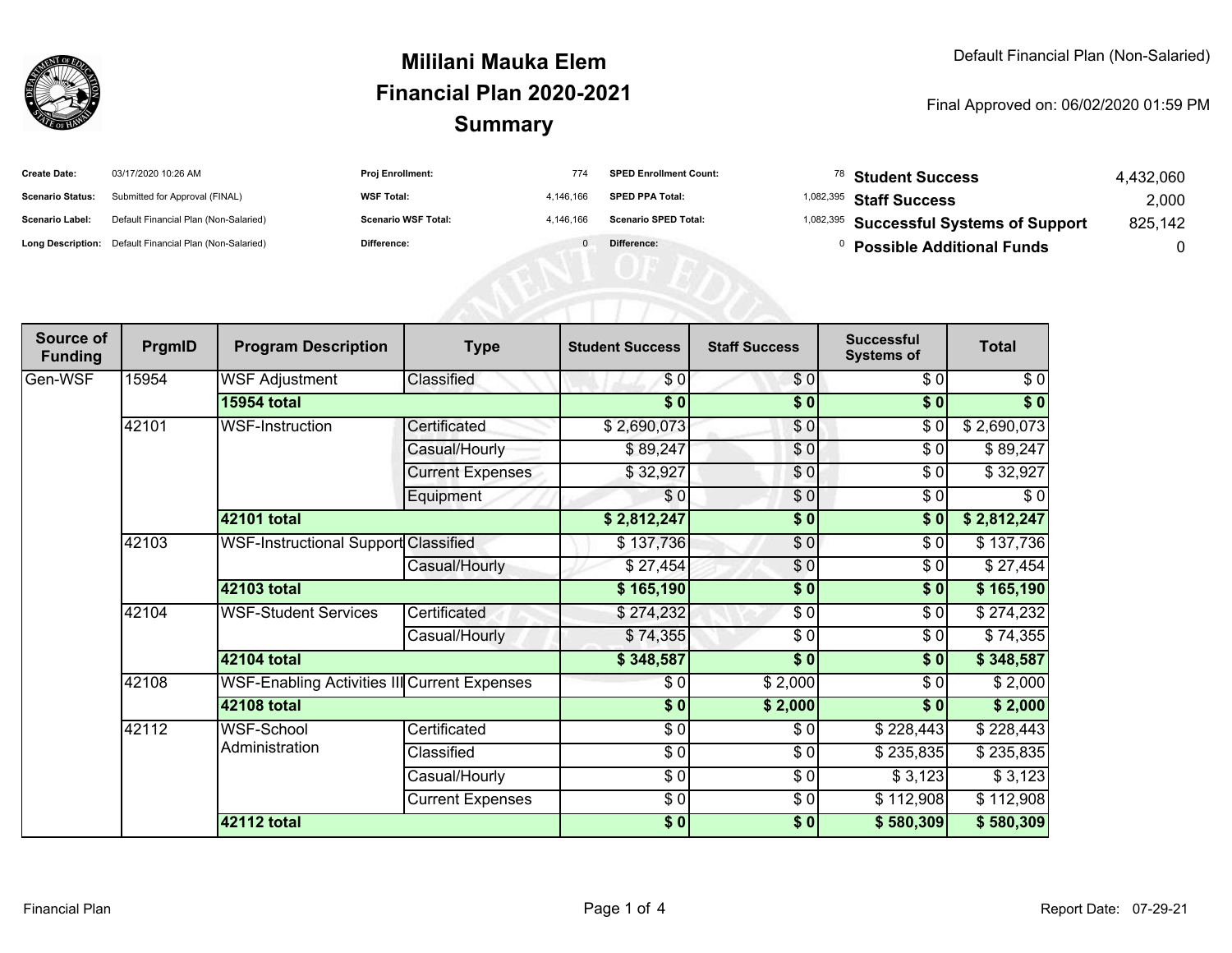

## **SummaryMililani Mauka ElemFinancial Plan 2020-2021**

Final Approved on: 06/02/2020 01:59 PM

| Source of<br><b>Funding</b> | PrgmID    | <b>Program Description</b>                     | <b>Type</b>             | <b>Student Success</b> | <b>Staff Success</b>       | <b>Successful</b><br><b>Systems of</b> | <b>Total</b>     |
|-----------------------------|-----------|------------------------------------------------|-------------------------|------------------------|----------------------------|----------------------------------------|------------------|
| Gen-WSF                     | 42113     | <b>WSF-School Facility</b><br><b>Services</b>  | Classified              | $\overline{\$0}$       | \$ 0                       | \$192,290                              | \$192,290        |
|                             |           |                                                | Casual/Hourly           | $\overline{S}0$        | $\sqrt{6}$                 | \$24,543                               | \$24,543         |
|                             |           |                                                | <b>Current Expenses</b> | $\sqrt{6}$             | $\overline{\$0}$           | $\sqrt{$}20,000$                       | \$20,000         |
|                             |           |                                                | Equipment               | $\overline{\$0}$       | $\overline{50}$            | \$0                                    | \$0              |
|                             |           | 42113 total                                    |                         | $\overline{\$0}$       | $\overline{\$0}$           | \$236,833                              | \$236,833        |
|                             | 42114     | <b>WSF-Protocol Fund</b>                       | <b>Current Expenses</b> | \$0                    | $\sqrt{6}$                 | $\sqrt{$}1,000$                        | \$1,000          |
|                             |           | 42114 total                                    |                         | $\overline{\$0}$       | $\overline{\bullet}$ 0     | \$1,000                                | \$1,000          |
|                             | Gen-WSF   |                                                |                         | \$3,326,024            | \$2,000                    | \$818,142                              | \$4,146,166      |
| Gen-SPED                    | 17101     | SPED Ppa - Instruction                         | Certificated            | \$783,516              | $\frac{6}{3}$              | \$0                                    | \$783,516        |
|                             |           |                                                | Classified              | \$275,472              | \$0                        | $\overline{S}0$                        | \$275,472        |
|                             |           |                                                | Casual/Hourly           | \$21,083               | $\frac{6}{3}$              | $\overline{\$0}$                       | \$21,083         |
|                             |           |                                                | <b>Current Expenses</b> | \$2,324                | \$0                        | $\overline{\$0}$                       | \$2,324          |
|                             |           | <b>17101 total</b>                             |                         | \$1,082,395            | $\overline{\$0}$           | $\overline{\$0}$                       | \$1,082,395      |
|                             | 17131     | Special Education in<br><b>Regular Schools</b> | Certificated            | \$0                    | $\overline{S}0$            | $\overline{\$0}$                       | $\sqrt{6}$       |
|                             |           |                                                | Classified              | \$0                    | \$0                        | $\overline{\$0}$                       | $\sqrt{6}$       |
|                             |           | <b>17131 total</b>                             |                         | $\overline{\$0}$       | $\overline{\$0}$           | $\overline{\$0}$                       | $\overline{\$0}$ |
|                             | Gen-SPED  |                                                |                         | \$1,082,395            | $\overline{\$0}$           | $\overline{\$0}$                       | \$1,082,395      |
| Gen-Categ                   | 16807     | <b>Hawaiian Studies</b>                        | Casual/Hourly           | \$23,641               | $\overline{\$0}$           | $\overline{\$0}$                       | \$23,641         |
|                             |           |                                                | <b>Current Expenses</b> | \$0                    | $\sqrt{6}$                 | $\overline{\$0}$                       | $\sqrt{6}$       |
|                             |           | <b>16807 total</b>                             |                         | \$23,641               | $\overline{\$0}$           | $\overline{\bullet}$ 0                 | \$23,641         |
|                             | Gen-Categ |                                                |                         | \$23,641               | $\overline{\$0}$           | $\overline{\$0}$                       | \$23,641         |
| Federal                     | 19978     | <b>Impact Aid-WSF</b>                          | <b>Current Expenses</b> | \$0                    | $\sqrt{6}$                 | $\overline{\$0}$                       | $\sqrt{6}$       |
|                             |           | <b>19978 total</b>                             |                         | $\overline{\$0}$       | $\overline{\$0}$           | $\overline{\$0}$                       | $\overline{\$0}$ |
|                             | 20697     | Essa Title IIa Prof Dev                        | Casual/Hourly           | $\overline{\$0}$       | $\overline{\$0}$           | $\overline{S}0$                        | $\overline{\$0}$ |
|                             |           | <b>20697 total</b>                             |                         | $\sqrt{6}$             | $\overline{\$0}$           | $\overline{\$0}$                       | $\overline{\$0}$ |
|                             | 20698     | Essa Title IIa Support<br>New Tchr & Prin      | Casual/Hourly           | \$0                    | $\overline{S}0$            | $\overline{\$0}$                       | \$0              |
|                             |           | <b>20698 total</b>                             |                         | \$0                    | $\overline{\phantom{0}30}$ | \$0                                    | $\overline{\$0}$ |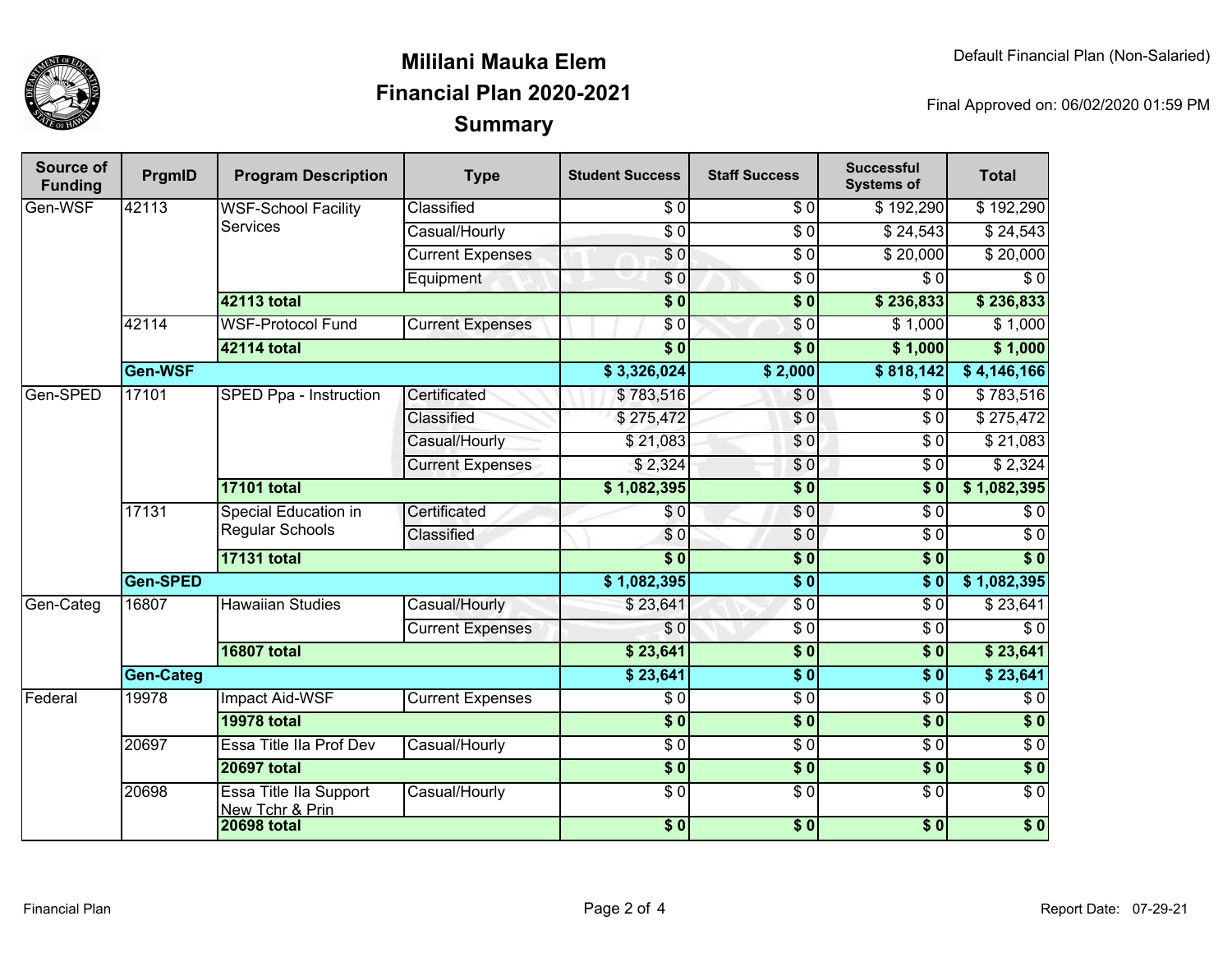

## **SummaryMililani Mauka ElemFinancial Plan 2020-2021**

Final Approved on: 06/02/2020 01:59 PM

| Source of<br><b>Funding</b> | PrgmID          | <b>Program Description</b>           | <b>Type</b>             | <b>Student Success</b> | <b>Staff Success</b> | <b>Successful</b><br><b>Systems of</b> | <b>Total</b>     |
|-----------------------------|-----------------|--------------------------------------|-------------------------|------------------------|----------------------|----------------------------------------|------------------|
| Federal                     | 35913           | <b>Sch Prgm Food Services</b>        | Classified              | \$0                    | \$0                  | \$0                                    | \$0              |
|                             |                 |                                      | Casual/Hourly           | \$0                    | \$0                  | $\sqrt{6}$                             | $\sqrt{6}$       |
|                             |                 | 35913 total                          |                         | $\overline{\$0}$       | $\sqrt{50}$          | $\overline{\$0}$                       | $\overline{\$0}$ |
|                             | Federal         |                                      |                         | $\overline{\bullet}$ 0 | $\overline{\$0}$     | $\overline{\$0}$                       | $\sqrt{50}$      |
| Gen-Cent                    | 35163           | <b>Food Services-General</b><br>Fund | Classified              | \$0                    | $\overline{\$0}$     | $\sqrt{6}$                             | $\overline{\$0}$ |
|                             |                 |                                      | Casual/Hourly           | \$0                    | $\sqrt{6}$           | $\sqrt{6}$                             | $\sqrt{6}$       |
|                             |                 | 35163 total                          |                         | \$0                    | \$0                  | \$0                                    | $\sqrt{50}$      |
|                             | <b>Gen-Cent</b> |                                      |                         | $\overline{\$}$ 0      | $\overline{\$0}$     | $\overline{\$0}$                       | $\overline{\$0}$ |
| Special                     | 13173           | <b>DHHS-Project HI Aware</b>         | Casual/Hourly           | $\frac{6}{3}$          | \$0                  | $\sqrt{6}$                             | $\sqrt{6}$       |
|                             |                 | <b>13173 total</b>                   |                         | $\overline{\$0}$       | \$0                  | \$0                                    | $\sqrt{50}$      |
|                             | 16350           | Summer School - Special<br>Fund      | Casual/Hourly           | \$0                    | \$0                  | $\sqrt{6}$                             | $\overline{\$0}$ |
|                             |                 | <b>16350 total</b>                   |                         | \$0]                   | \$0                  | \$0                                    | \$0              |
|                             | 35304           | Food Services-Special<br>Fund        | <b>Current Expenses</b> | \$0                    | \$0                  | $\overline{\$0}$                       | $\overline{\$0}$ |
|                             |                 | <b>35304 total</b>                   |                         | $\frac{1}{6}$          | $\overline{\bullet}$ | $\overline{\$0}$                       | $\overline{\$}0$ |
|                             | 37307           | Use of School Facilities -<br>School | <b>Current Expenses</b> | \$ 0                   | \$0                  | $\frac{6}{6}$                          | $\sqrt{6}$       |
|                             |                 |                                      | Equipment               | \$0                    | \$0                  | \$7,000                                | \$7,000          |
|                             |                 | 37307 total                          |                         | $\frac{1}{6}$          | \$0                  | \$7,000                                | \$7,000          |
|                             | <b>Special</b>  |                                      |                         | $\frac{6}{6}$          | $\sqrt{6}$           | \$7,000                                | \$7,000          |
| <b>Grand Total</b>          |                 |                                      | \$4,432,060             | \$2,000                | \$825,142            | \$5,259,202                            |                  |